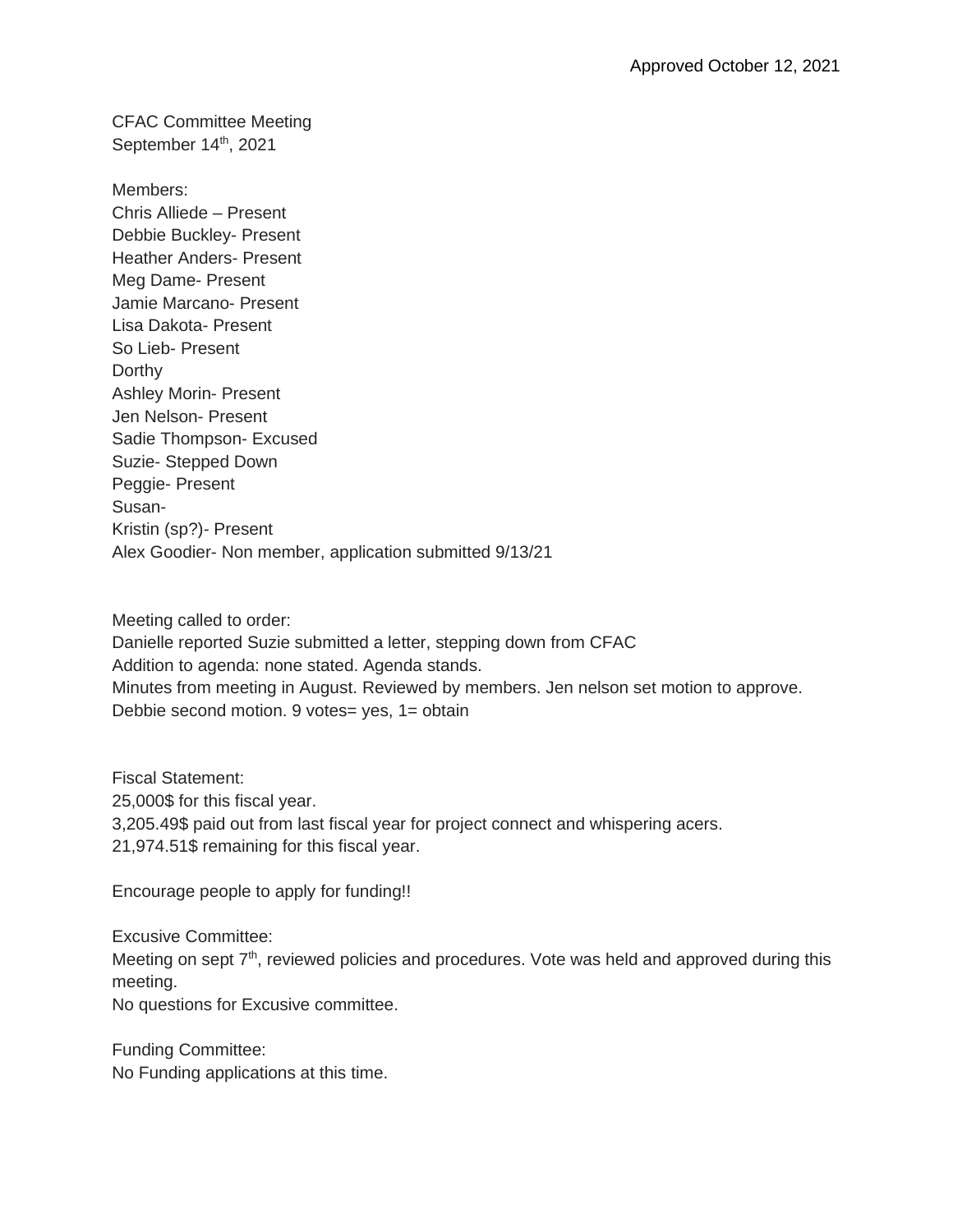CFAC currently has many materials on hand and to prevent barriers for individuals obtaining materials it is now asked that a short paragraph be written to receive material on site. The document should include measured outcomes, who will be served with the use of materials, what materials are be requested, etc.. Document can be submitted to Chris or Sadie. When materials are not on hand a funding application will need to be completed. Anyone looking to see what materials are on hand may reach out to Chris A. No further questions for the Funding Committee.

## Membership Committee:

Quarterly newsletter was shared. Final version was shared, not same as draft sent out to committee members. The hope is to have a newsletter sent out quarterly, sharing a "spotlight" of a committee members and a "letter to CFAC". Debbie Buckley is the Spotlight committee member for this quarter's newsletter. Information shared about the behavioral health conference in the newsletter as well. Members were asked to share the newsletter with others to reach more with in region 5. Pat on the back to the membership committee for taking the "thought" of a newsletter and making it a reality!

No new Membership applications. Alex Goodier stated she submitted a membership app 9.13.21

No further questions for the membership committee.

## Bylaws:

Members viewed the minor changes to bylaws. Changing 1:1 "or chair", 2.1 "case by case..."

These are the standing bylaws for all working committees within CFAC. Policy and procedures are reviewed once a year, July. Bylaws are reviewed once a year, July. Chris A motioned to approve the changes to Bylaws, Janette seconded motion. Motion passed with 10=yes, 0=no.

## Special Projects Committee:

Will be meeting on the second Monday of the month at 9a. Next meeting Oct 13<sup>th</sup> at 9a due to Columbus Day falling on that second Monday.

50 bags will be delivered to Belmont Rec Center. 50 more bags will be delivered to the Malone Center. 150 bags have been made in total at this point. People's City Mission, Indian Center are ideas for bag donations. Bags were filled with materials in stock such as mask, hand sanitizer, pens, pencils, construction paper, markers, ect. Hope to make as many bags as possible for the community. CFAC written materials will also be printed out in Spanish.

Lisa D, Funding Co Chair, presented an Educational piece.

Peer Support and the 5 primary tools

"peer support is not just a profession; it is a lifestyle" allows you to create connections, inspire hope, build trust, create joy, mutuality...not working for one of us not working for either of us.

1. Conscious Exploration